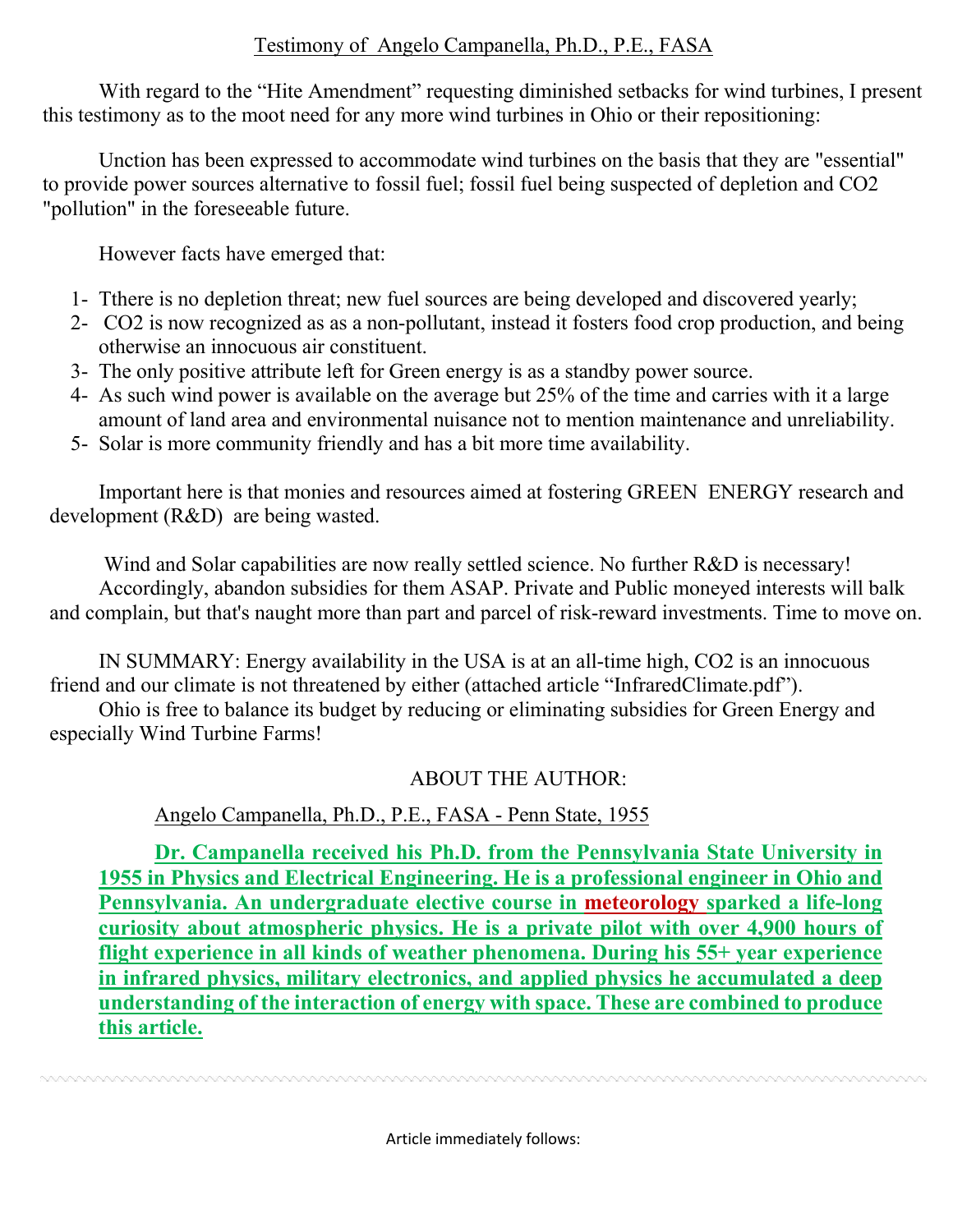# **THE GENIUS THEIBINIB**

# **SO MUCH HAS BEEN FALSELY SAID ABOUT OUR CONSUMPTION OF ENERGY AS IF CONSUMPTION WERE IMMORAL AND WE SHOULD STOP IT.**

The inference is that we (the USA) are culprits

As a scientist who has conducted years of research on movements known as "Global Warming", as "CO2" and as "Greenhouse". I find these to be faux "beliefs" that undermine our economic health and prosperity. Politically correct as they may be, these movements are counterproductive in every respect. Branching into "Climate Change" has become another ludicrous pursuit of the impossible because this AGW energy theme is FALSE. I applaud president Trump's decision to pull out of the Paris Accords.

Read On!

# ABOUT THE AUTHOR:

# Angelo Campanella, Ph.D., P.E., FASA - Penn State,

**Dr. Campanella received his Ph.D. from the Pennsylvania State University in 1955 in Physics and Electrical Engineering. He is a professional engineer in Ohio and Pennsylvania. An undergraduate elective course in meteorology sparked a life-long curiosity about atmospheric physics. He is a private pilot with over 4,900 hours of flight experience in all kinds of weather phenomena. During his 55+ year experience in infrared physics, military electronics, and applied physics he accumulated a deep understanding of the interaction of energy with space. These are combined to produce this article.**

Read On!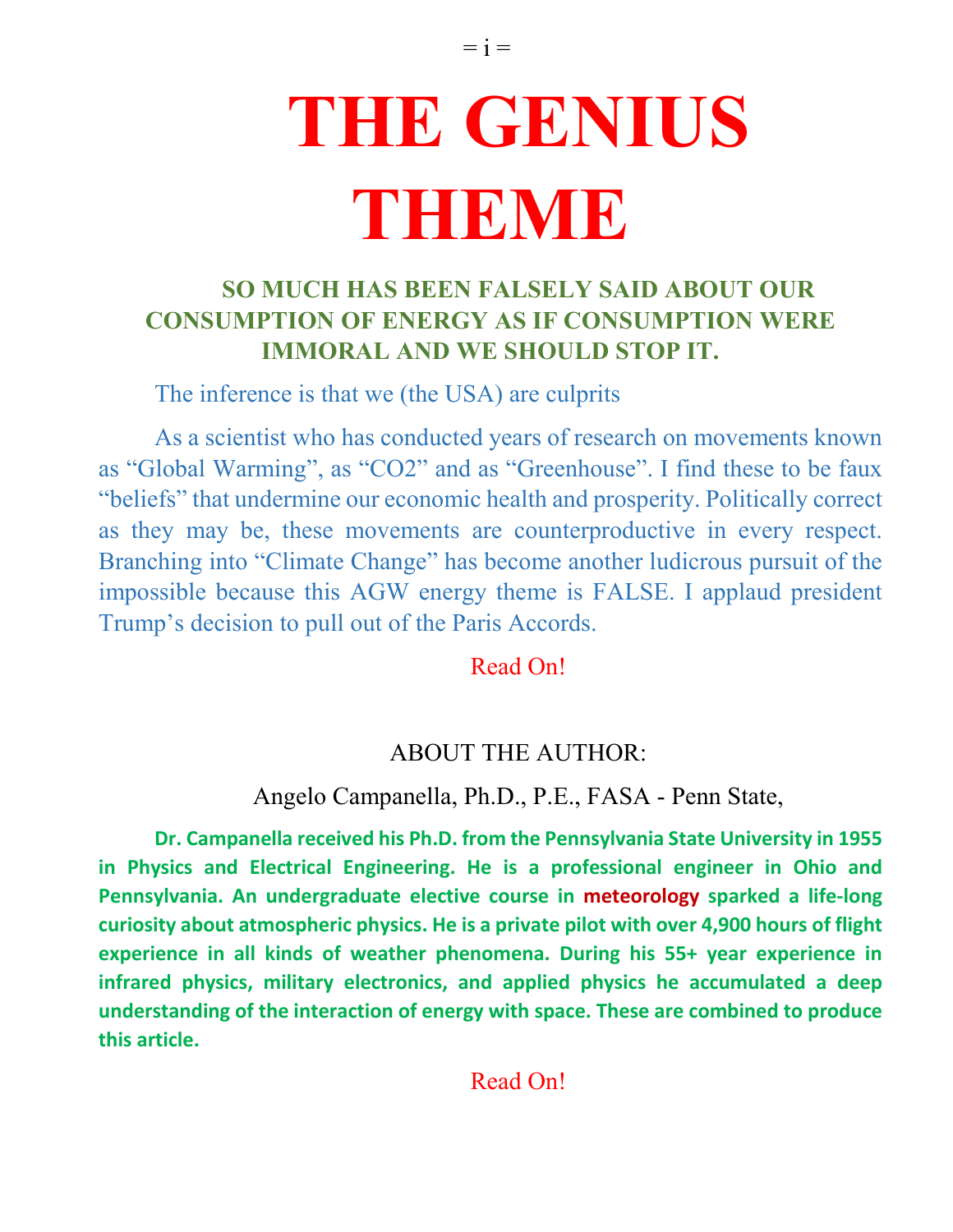#### **INDEX**

 **Page TOPIC**

**Page 1:**

**Background Energy Influx Infrared Albedo Man's Contribution The Sunspot Cycle**

**Page 2:**

**Earth Infrared Albedo "Greenhouse"**

**CO2 Change**

## **Page 3:**

**"Tipping Point" and CAGW Cooling via Infrared Radiation Energy Storage and Transport Conclusions The Future**

# **Figures:**

### **Page 4:**

**Figure 1: The incoming solar energy in watts per square meter vs time from 1975 through 2005.**

### **Page 5:**

**Figure 2: The air temperature vs altitude from the surface through the atmosphere to the outer space limit where satellites now operate.**

## **Page 6:**

**Figure 3: The Spreadsheet Calculations.**

 $=$  ----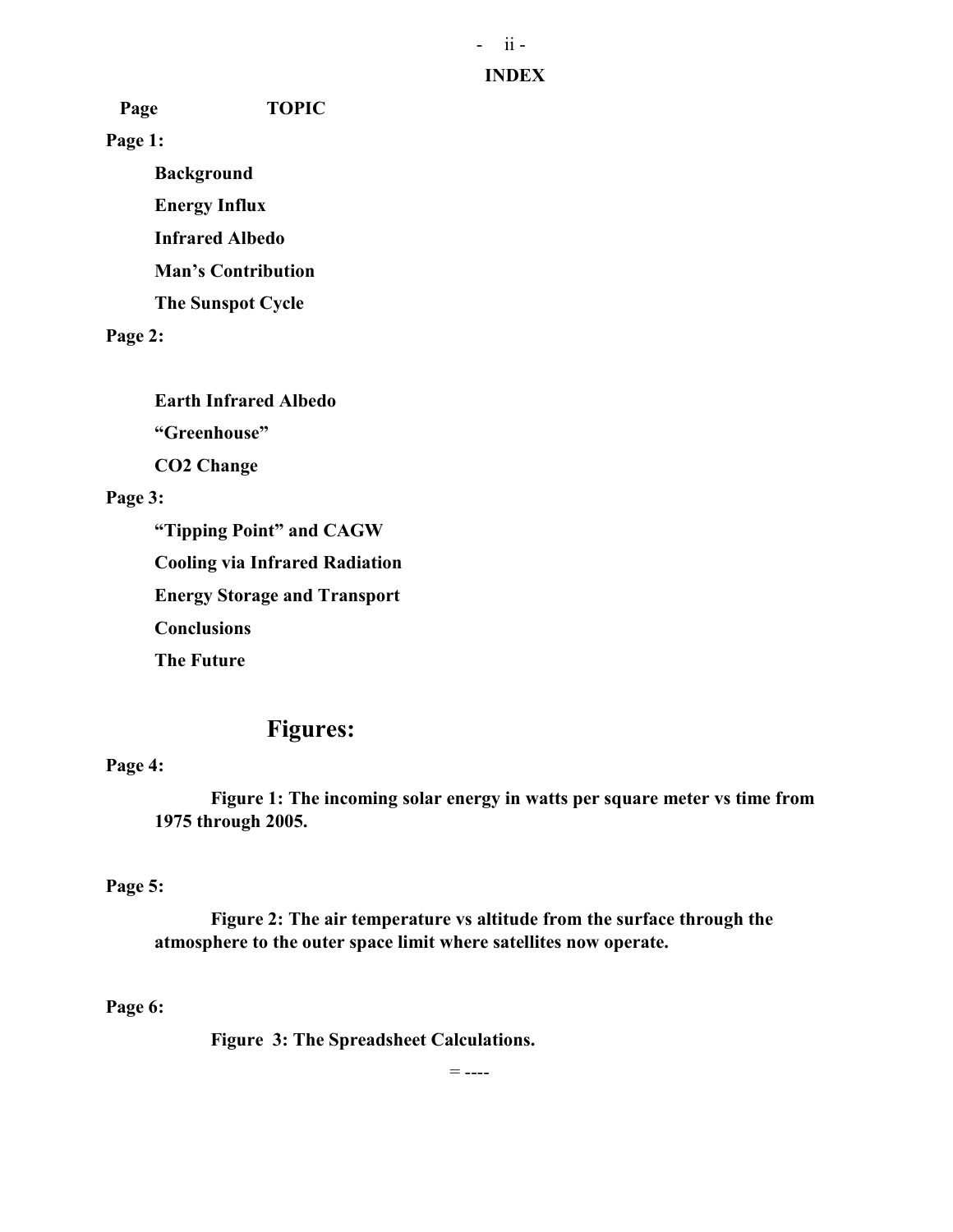$=$  Page 1 of 6  $=$ 

# **Earth Temperature Change by Carbon Fuel Consumption vs Solar Energy:**

Angelo J Campanella

#### 4 June, 2017. Hilliard, Ohio 43026

**Background:** At high noon, bright sunlight the sun gives us about a kilowatt per square yard ( 1,3750 watts per square meter). Some of that heats the surface receiving it. Some is immediately reflected ("Albedo"). Some is absorbed and retained for a while. Heat also arrives to countless places as the result of our burning fossil fuels. So much is now said about the threat of heat accumulation on earth due to the threat from our fossil fuel burning and the subsequent release of carbon dioxide (CO2) into the atmosphere. These are two separate effects. The first is a heat release effect, recently termed "Anthropologic Global Warming" (AGW). The second is the "Greenhouse effect" due to CO2 accumulation in our atmosphere, alleged because it is inaccurately compared to the sunlight warming that is promoted in vegetation-growing greenhouses.

**Energy Influx:** The total sunlight energy arriving on earth from the sun can be calculated from the "Solar Constant (see the data in Figure 1 for the past three decades); between 1,365 and 1,367 watts per square meter to be exact, a two watt difference. The higher amount occurs during the years of maximum sunspots occurring on the sun, and the lower value occurs when the number of sunspots is at a minimum. The sunspots are at a maximum every eleven years, and they are at a minimum 5½ years later, also every 11 years.

The calculation, detailed in Figure 3 ("InfraredAbedo.xls" spreadsheet copy available on request), proceeds as follows: Our Earth is a sphere that is eight thousand miles in diameter (12,732 kilometers to be exact). Its projected area is a disc 0that constantly intercepts and absorbs sunlight over an area of 127 million and 324 thousand square kilometers, or 127 quadrillion, 324 trillion square meters. This provides just over 174 quadrillion kilowatts of power to our planet earth. In scientific numbers, this is 1.741 times ten to the 14th Joules of energy every second. Recall that a watt-second is called a "Joule".

There are 31 million, 557 thousand seconds in a year. Combining this value with the watts per second In scientific numbers, this amounts to 5.493 times ten to the 24<sup>th</sup> joules received by the earth every year. Recall that the albedo of the earth is 0.36 (36% of the sunlight is reflected back into space by clouds), leaving only 64% of that energy, or 3.515 times ten to the  $24<sup>th</sup>$ joules of sun energy that is retained to heat our Earth every year.

**Infrared Albedo:** This energy re-radiation is done constantly 24/7/52 and over the entire surface of the earth and in all directions to space, resulting in an average surface temperature worldwide of 59 F (15 C). The "infrared emissivity" averaged across all earth surfaces must be 0.88 or 88%. This means that the infrared reflectivity average across Earth must be 12%. My hypothesis is that only in the upper atmosphere (above 20,000') does the CO2 content dominate, so that a CO2 increase increase will increase daytime IR absorption and night tine re-radiation, altering the emissivity by a tiny amount; call it 1 %, shifting the IR emissivity up to 0.89 and the IR reflectivity (IR Albedo) down to 11%. There is little temperature change to be had from the small amount of incoming IR in sunlight compared to its light energy, but the constant IR emission night in all-directions will increase. The net effect is that our Earth can incrementally cool via atmospheric CO2 increases.

**Man's Contribution:** In comparison, a total of about 500 Exajoules of energy was released by all of the fuel burning and by other modern human activities in this Earth in 2010. An Exajoule is ten to the 18<sup>th</sup> Joules. In the year 2000, man's contribution was 400 Exajoules. The United States released 100 Exajoules of that. Back in 1900, only 39 Exajoules was released world wide that year, with but 13 Exajoules being released in these United States.

If we look at the ratio of these two,  $3.515$  times ten to the  $24<sup>th</sup>$  power as compared with 5 times ten to the  $20<sup>th</sup>$  power from human energy burning, we come up with a ratio of 7,000-to-one in favor of the sunlight energy. What increase of temperature will this one seven-thousandth energy addition bring about? Small indeed.

**The Sunspot Cycle:** Notice that the 5.5 year sunspot variation of sunlight is two watts vs 1,365 watts, that's one-in 683, fully TEN TIMES that expected from AGW! Clearly, if we seriously want to judge the effect of "carbon" on our Climate, we should review the existing and well-known effects of sunspots on our climate and weather, then divide that by TEN! And that one-tenth is AGW!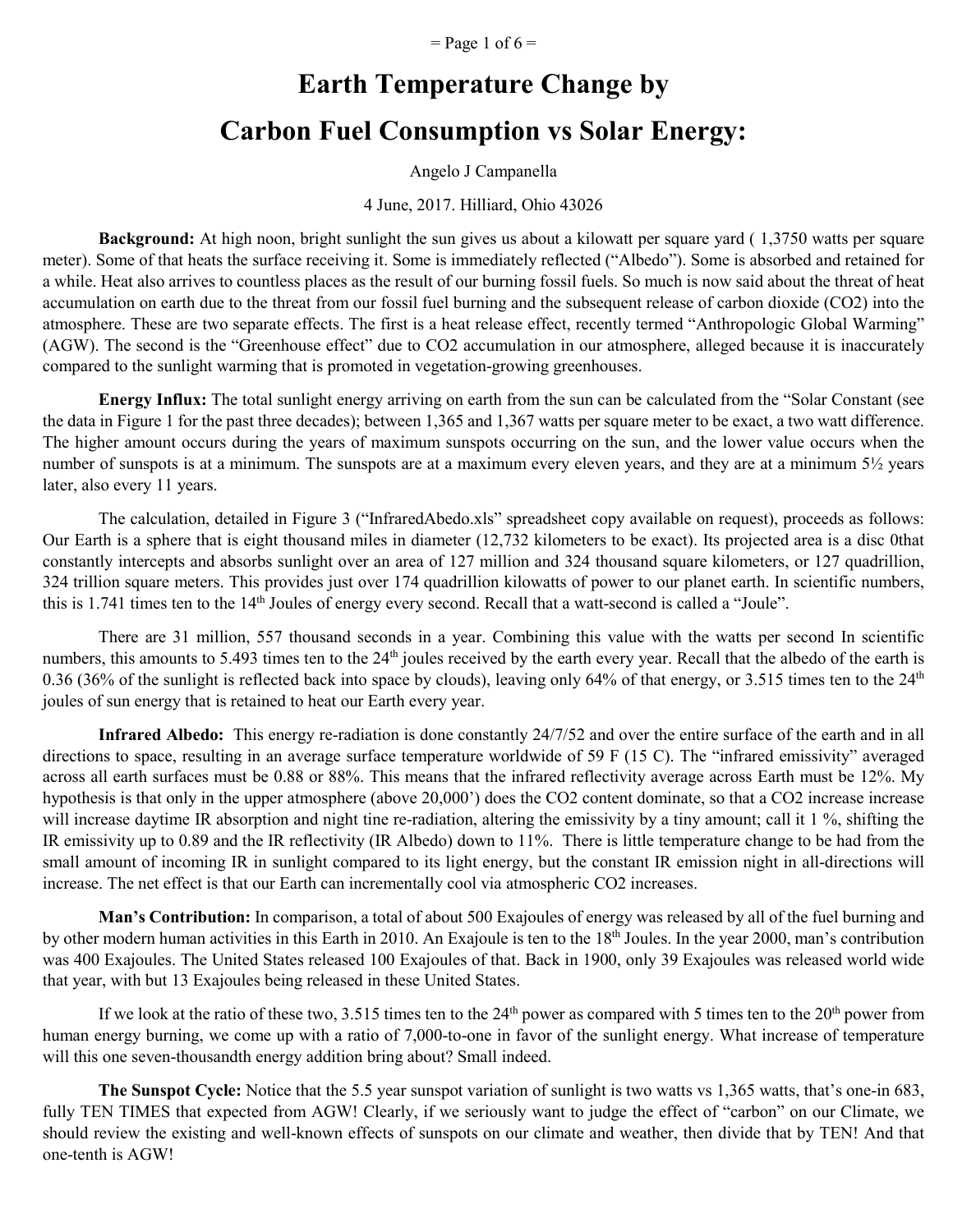#### **= Page 2 of 5 =**

**Global Temperature Change:** As for the exact AGW temperature effect: The average surface temperature of our planet Earth is determined as the balance between the energy influx of full sunlight, about 1.3 kilowatts per square meter, and the reradiation (Black Body Infrared Radiation) of that same energy back out into cold space occurring in all directions, (24/7/52). We know this balance temperature to be about 59 degrees F (15C) on the surface where we live, and has been so historically for generations and for millennia.

Using common infrared black body physics, where the rate at which black-body radiation casts off heat energy back into cold space occurs as the fourth power of the average surface temperature, when adding those 500 Exajoules to that or 3.515 times ten to the 24<sup>th</sup> joules of sunlight energy, the recent black body balance temperature increase that results amounts to but only 0.011 degrees C (0.02F) (spreadsheet calculation accompanying) . Small AGW indeed!

It may be said that this 0.02 F value is just too small; something must be wrong with the calculation. In reality the 500 Exajoules worldwide energy emission is localized in numerous tight pockets of human activities; our "Cities". Let's assume that all the city areas in the world accrue to about 1% of the earth's surface. Thus within the areas comprising that 1%, the local heat rise would be 100 times the average value of 0.02F, or **2** degrees F. Now, that seems more reasonable; ask any weatherman about the city/country differences that he or she has noticed, and we all have noticed as well. Yes, that does match common experience!

**Earth Infrared Albedo:** Regarding the "Greenhouse effect": Consider this thought-experiment: "Where does the 'cold' come from that forms vegetation dew and frost on a clear night?" Not by air conduction, nor by air convection because the air is calm and the air and objects around a dew or frost site remains warm. The answer is heat energy is lost via "black body infrared radiation" directly from the vegetation surfaces and surrounding objects, passing through a largely transparent atmosphere, directly into cold outer space (this is commonly known as "Radiation Cooling").

Certainly by now, the strong inferences to the contrary of AGW are evident (e.g. the fall of the "hockey stick" theory), causing the political argument to shift first to the "Greenhouse effect" which was not properly handled by federal consultant scientists, then now to "Climate Change" which can always be a political winner because climate is already know to frequently change. This sounds a punch line in a Gilbert and Sullivan operetta (e.g. Princess Pat or Iolanthe).

"Greenhouse": The 19<sup>th</sup> Century physicist John Tyndall was the first to understand and clearly demonstrate that "transparent" air itself was capable of absorbing and also emitting infrared radiation. He also knew that the dominant gas causing this was water vapor; the CO2 concentration was orders of magnitude less and the oxygen (O2) and nitrogen (N2) were some 16,000 time less absorbent of IR! But plain air even with water and CO2 vapors is considerably less absorbent of IR than a thin layer of condensed water or "clouds". These create the overwhelming effect on earth temperature, as a clear night (no overhead clouds) is when a night chill is certain to occur, being coldest just before the dawn of the new day. Clouds offer the greatest blanket, both physically and poetically. Warm clear moist air does too when the water when both the air temperature and the air humidity are high. To be sure, some low level atmospheric warming can occur even on a "clear" night when the ambient atmosphere around and just above our buildings has a high humidity (a "sweltering" night); a recognizable "greenhouse Effect" in that case is occurring. But there are many clear winter nights where we are surrounded by cols and dry air. Those clear nights provide sub-freezing weather, definitely not a Greenhouse night, especially if there is little wind, and where we sometimes experience burst water pipes in our homes.

**CO2 Change:** Turning to the primary effect of more carbon dioxide (CO2) in the air: More CO2 in the air will increase the infrared emissivity of the exposed atmosphere, which may be a cooling effect on the average. This occurs by the fact that oxygen and nitrogen can neither absorb nor emit infrared radiation (Tyndall observed this first) since they are both symmetrical molecules. Only asymmetrical molecules with a dipole moment such as water vapor (H2O) and CO2 are capable of absorbing the infrared radiation energy in sunlight, and also capable of re-radiating that infrared energy back to cold space at night. Pure air is the best insulator against conduction of heat, but it is also a perfect window for infrared energy to escape. This leaves only convection (or winds) as a means the atmosphere to transfer energy to another location. Addition of H2O and CO2 vapors make air less of a window. Condensation of water vapor into clouds makes an overcast to be a warm blanket for the earth, but continues to allow heat to be radiated from cloud tops that face outer space.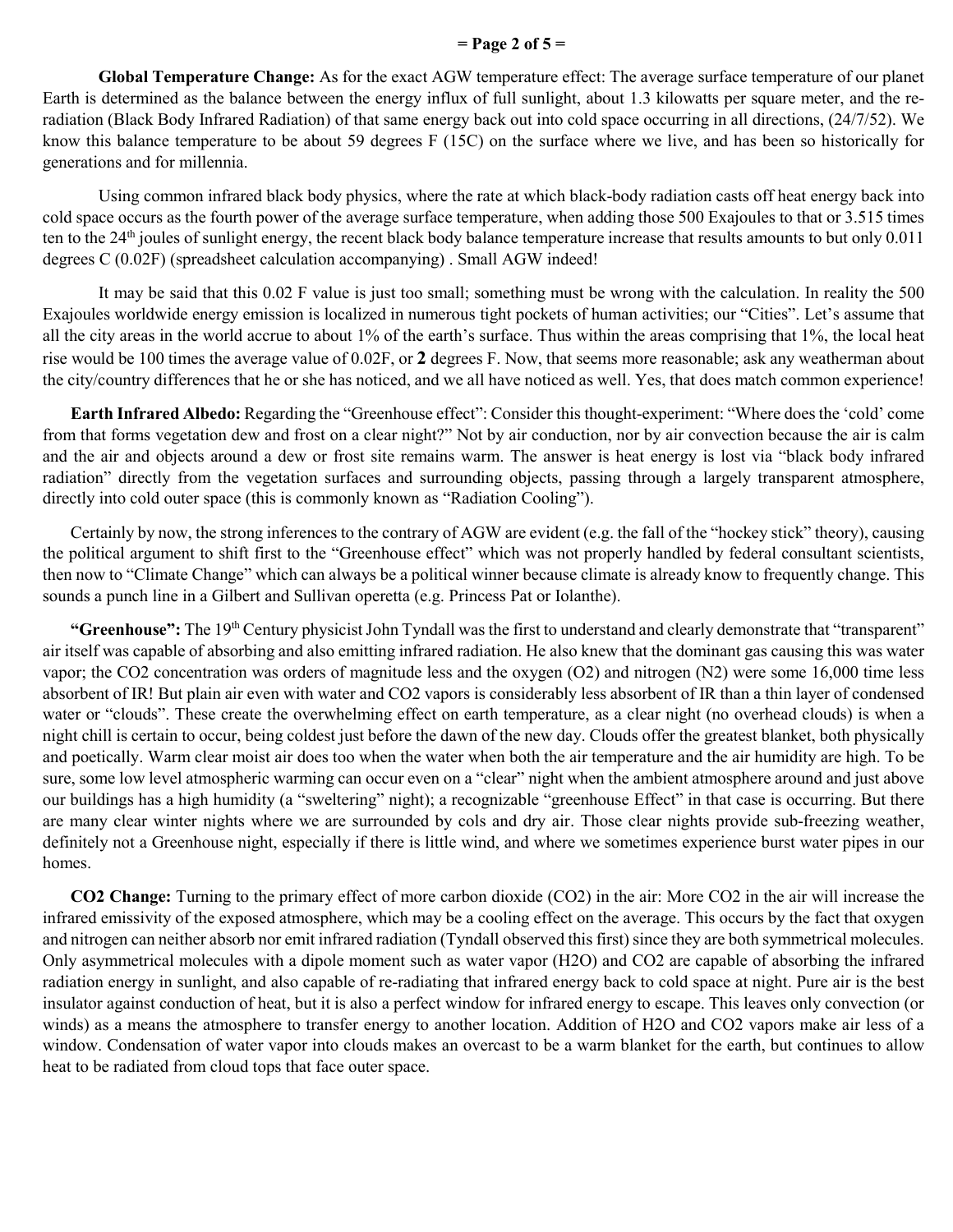#### **= Page 3 of 5 =**

**"Tipping Point" and CAGW:** Inferences of a "tipping point" if CO2 exceeds 400 ppm, and of CAGW (Catastrophic Anthropological Global Warming) made in recent years, are made with heavily manipulated "climate models" that do not take into consideration this fundamental infrared energy transfer mechanism known in true physics.

**Cooling via Infrared Radiation:** In truth, the atmospheric radiation cooling, day and night is caused predominantly by infrared radiation by the water vapor and liquid droplet and ice crystal cloud contents of the atmosphere where most of our weather occurs; i.e. near the Earth surface and up to a moderate altitude, viz to 20,000 feet. Carbon dioxide is dominant only higher in the atmosphere, above 30,000 feet (e.g. the stratosphere) where there is little or no water vapor to compete with CO2 for radiation cooling of the air, which leads to disparate temperatures at various altitudes. See Figure 2, especially the altitude around 85-90 kilometers where not only is the temperature low (about -100 C) but there is the presence of Nacreous clouds (Nuages Nacre) composed of nitric acid and water crystals, which compounds readily emit infrared energy, cooling that atmospheric layer. A similar effect occurs in the stratosphere at a height of 10 km where some water vapor may exist where the temperature dips to about -60 C. It may very well be that the coldest temperatures of the stratosphere and mesosphere also depend critically on its CO2 content, since the water vapor is almost completely absent. This means that more CO2 can result in a slightly cooler mid to upper atmosphere; likely to be noticed as the "climate change" of colder winters.

**Energy Storage and Transport:** Local temperature anywhere on earth is critically dependent on energy storage and energy transport of water bodies (oceans, bays, lakes, and rivers) how much solar energy has been stored and and where it is transported. The most familiar of these is, in a word; "Gulfstream". Solar energy is readily stored in seawater surfaces. That stored in the Caribbean Sea is transported in a "river" current known as the Gulfstream that reaches across the Atlantic Ocean to linger off the west coasts of Europe to warm the adjacent lands, notably the British Isles. Thus, a temperature up-tick of a several degrees C has been enjoyed those peoples for millennia. In the Pacific, we have recently been enamored by such storage and transport there (vis "El Ninio" and the recent "Blob". These huge heated bodies can travel thousands of miles to affect peoples on other continents. This storage/transport mechanism, critical to climates it affects, has largely been ignored by the politicians, the media and the scientists that so prominently address "climate" in our time.

**Conclusions:** I have read little new about the natural energy retention and transport mechanisms already well known thermal storage and their effect on our "Climate". Two outstanding examples are the Gulf Stream, El Nino and now "The Blob" off the coast of Seattle.; add to that the daily air mass movements. My opinion is that only when I read and hear esoteric and unbiased discussions on a better understanding of NATURAL heat energy storage and transport mechanisms extant, will I ever be convinced that such "experts" are "on the right track" regarding any man-made weather changes that might occur!

Other political "conclusions" of the greenhouse effect are likewise flawed, since there is no perceptible CO2 effect, the process of "Carbon Sequestration" and the levy of a "Carbon Tax" are a total loss of national resources, virtually a sabotage of our national wealth. I ask: Who wants to ever do such a thing?

**The Future:** Federal Climate resources instead must be devoted, especially to the U.S. Army Corps of Engineers, for the prevention of damage to mankind by the environmental catastrophes of floods, lightening, high winds and terrain erosion. For instance, the eastern branch of the Susquehanna River in Eastern PA still causes damaging floods because of heavy rains and ice melts. The entire upper New York State terrain south of the Finger Lakes drains into but one river, the Eastern Branch of the Susquehanna, which then courses southward through and routinely floods Elmira, Tunkhannock, Wilkes-Bare, Sunbury and Harrisburg before emptying into the Chesapeake Bay. One or more flood control dams north and south of Elmira must be immediately built. NOAA should be given ample funding to evolve new heat energy storage and transport analysis methods that will evolve into more advanced wind, rain and flood prediction & warning methodologies.

 $=$ /// $\land$ \\\\===================Angelo Campanella, Ph.D., P.E.

Dr. Campanella received his Ph.D. from the Pennsylvania State University in 1955 in Physics and Electrical Engineering. He is a professional engineer in Ohio and Pennsylvania. An undergraduate elective course in meteorology sparked a life-long curiosity about atmospheric physics. He is a private pilot with over 4,900 hours of flight experience in all kinds of weather phenomena. During his 55+ year experience in infrared physics, military electronics, and applied physics he accumulated a deep understanding of the interaction of energy with space. These are combined to produce this article.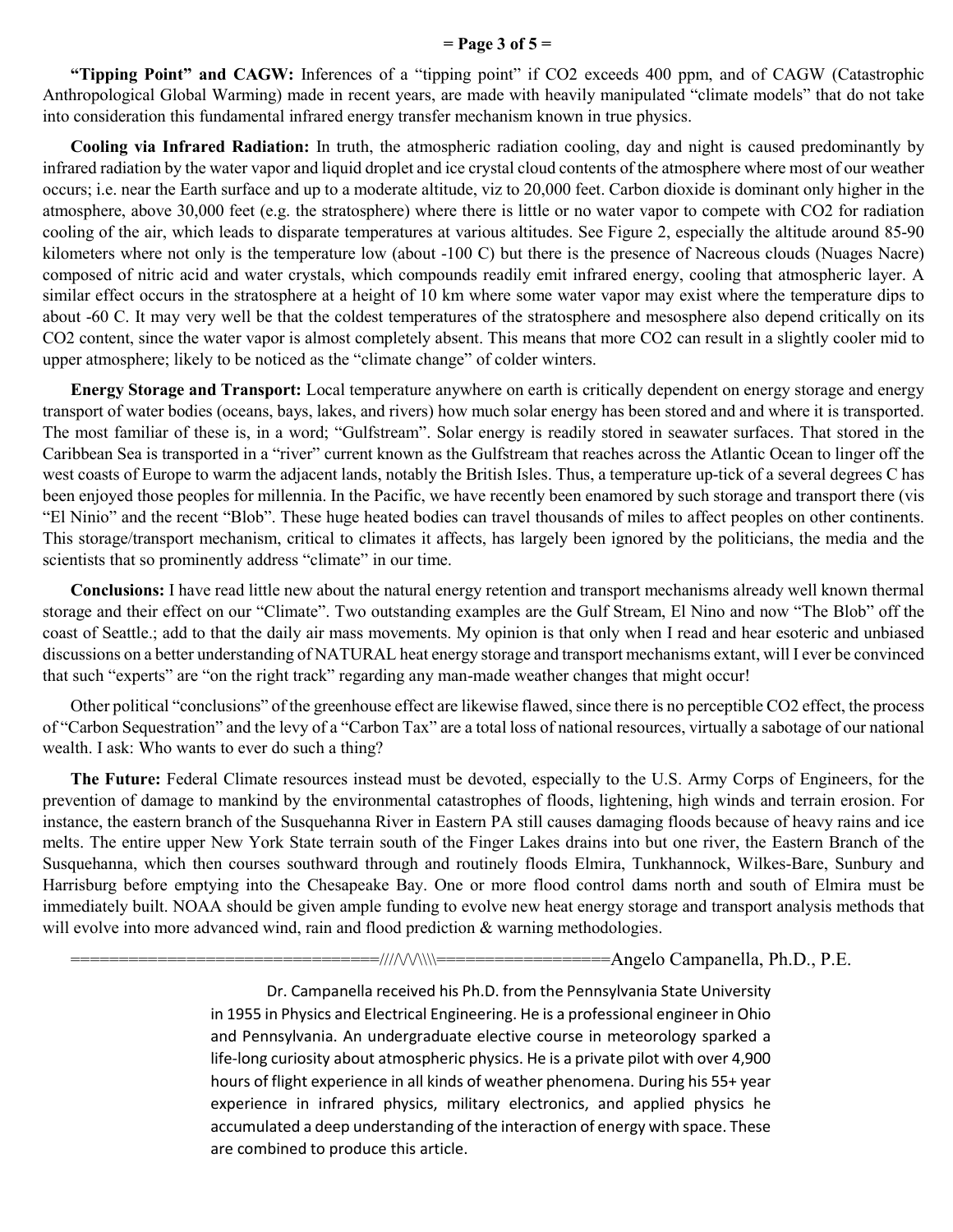#### **Figure 1: The incoming solar energy in watts per square meter vs time from 1975 through 2005.**

Note: The 11-year cyclic irradiance annual average (red curve) variation coincides with the sunspot (visual) observations (blue curve).

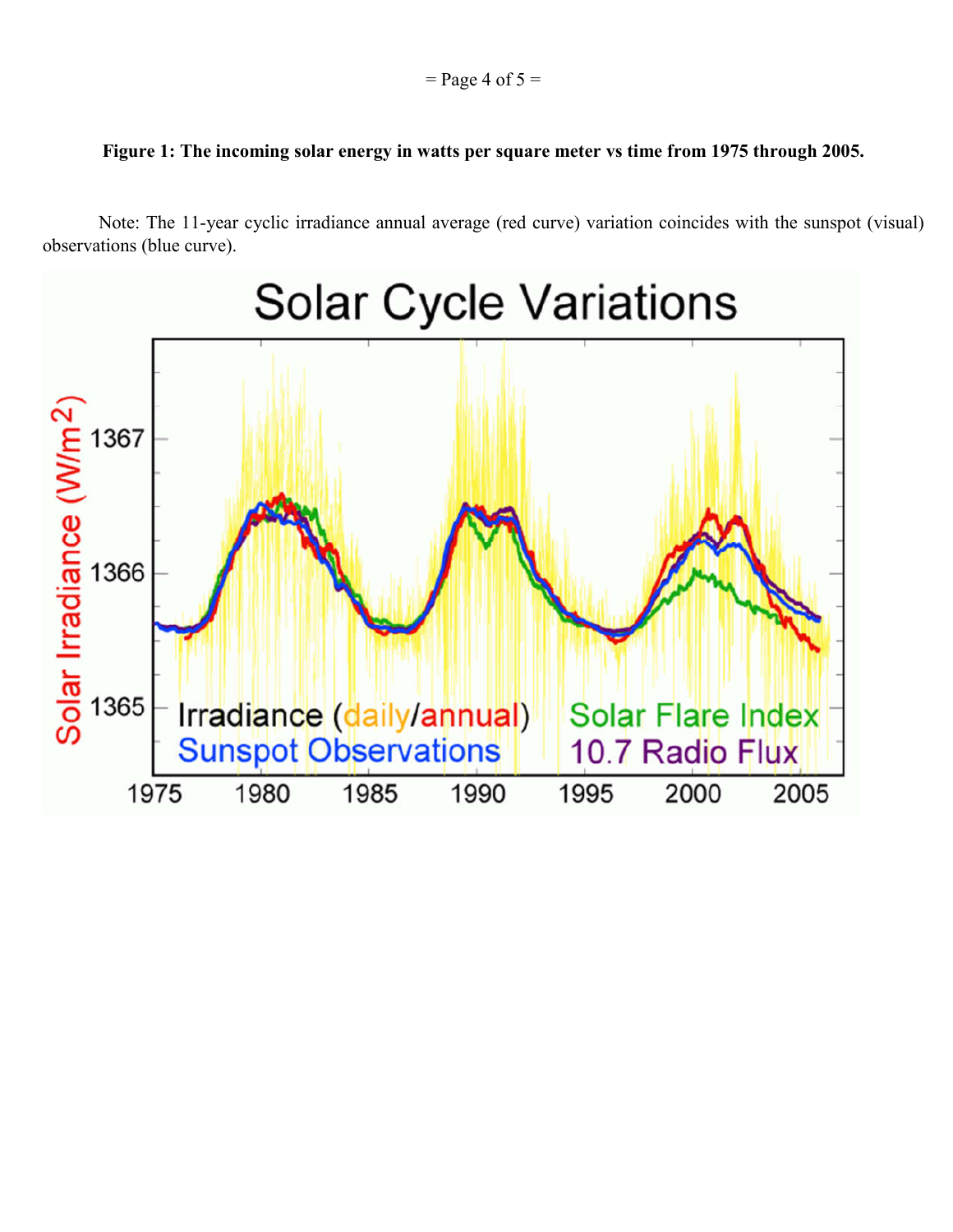#### **Figure 2: The air temperature vs altitude from the surface through the atmosphere**

#### **to the outer space limit where satellites now operate.**

Important to note are the two temperature minima at the Stratosphere (-45 C to -90 C, 12 km height) and at the Mesopause (-83C to -123 C at 85 to 90 km height). Long distance airliners typically cruise at 30,000 to 40,000 feet (9 to 12 km) height in the Tropopause, discharging their CO2 & water vapor directly there.

Why are the stratosphere and the Mesopause cold? Why are the Sratopause-and upper ionosphere above the Thermopause hot? I say that CO2 in the stratosphere and nitrogen oxides in the Mesopause cool those layers via IR radiation. Ultraviolet energy absorption heats the Stratopause, but the absence of CO2+H20 there results in that atmospheric level retaining heat deposited during daylight (no IR cooling at night). At the highest level, intense shortwave ultraviolet sunlight energy is first absorbed, heating the upper ionosphere. There are no polar molecules there except for ozone (O3). Ozone and other ions formed in daylight easily recombine after sundown; heat energy is retained overnight.